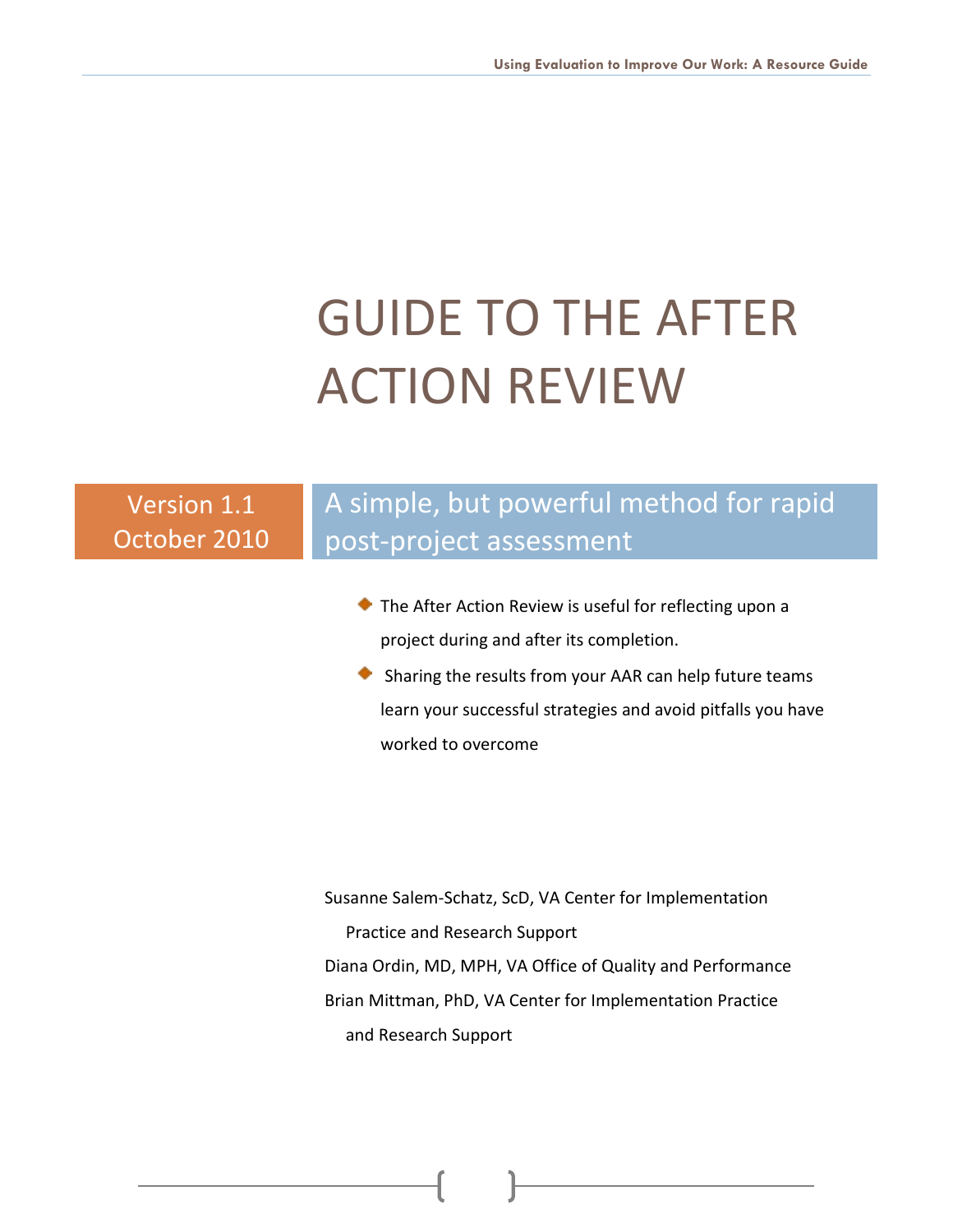## **Table of Contents**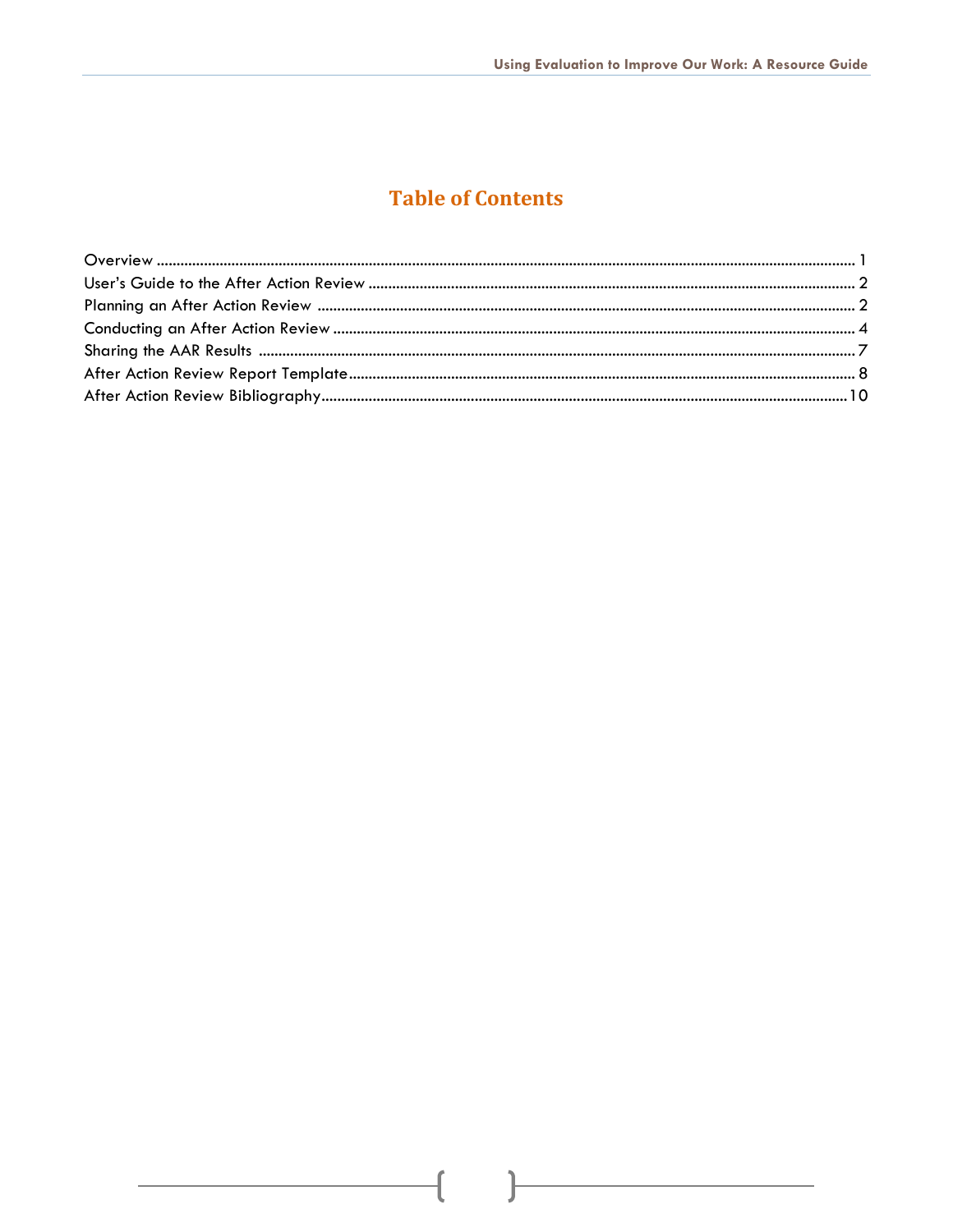## **AFTER ACTION REVIEW OVERVIEW**

Organizational learning requires that teams continuously assess their performance to identify and learn from successes and failures. The After Action Review (AAR) is a simple but powerful tool to help you do this. Conducting an AAR at the end of a project, program or event can help you and your team learn from your efforts. Furthermore, sharing the results from your AAR can help future teams learn your successful strategies and avoid pitfalls you have worked to overcome.

## **About the After Action Review**

First used by the Army on combat missions, the AAR is a structured approach for reflecting on the work of a group and identifying strengths, weaknesses, and areas for improvement. It is routinely used by project teams in the VA's Emergency Management program and by corporations such as GE, British Petroleum and Motorola. An AAR conducted after hurricane Katrina led to new systems for communications during natural disasters.

**One team member reported, "without an AAR you eep learning your lessons again** *the hard way!"*

## **An AAR is centered on four questions:**

- ◆ What was expected to happen?
- ◆ What actually occurred?
- ◆ What went well and why?
- ◆ What can be improved and how?

## **An AAR features:**

- An open and honest professional discussion
- ◆ Participation by everyone on the team
- A focus on results of an event or project
- $\bullet$  Identification of ways to sustain what was done well
- ◆ Development of recommendations on ways to overcome obstacles

## **Who should use this AAR tool?**

This tool is for all teams who want to maximize learning from their work (ranging from one-time events to long-term projects). Regardless of project outcomes, there are always successes to document and lessons to learn. The entire project team should attend the AAR; everyone's voice counts.

## **When should we use the AAR tool?**

This tool can guide your team in conducting an AAR shortly after a project or program ends. The same approach can also be used with less structure or formality midway through a project for the benefit of the team if the work isn't progressing as the group would like.

## **What time and resources do we need to use this tool?**

Formal AARs are ideally conducted with a facilitator, while spontaneous or informal AARs can be led by a member of the project team. The time required to conduct an AAR varies. A formal review may take 1 to 2 hours. Informal AARs may be conducted in whatever time your team can allot. A conversation as short as 15 minutes might identify barriers to your progress and strategies to overcome them.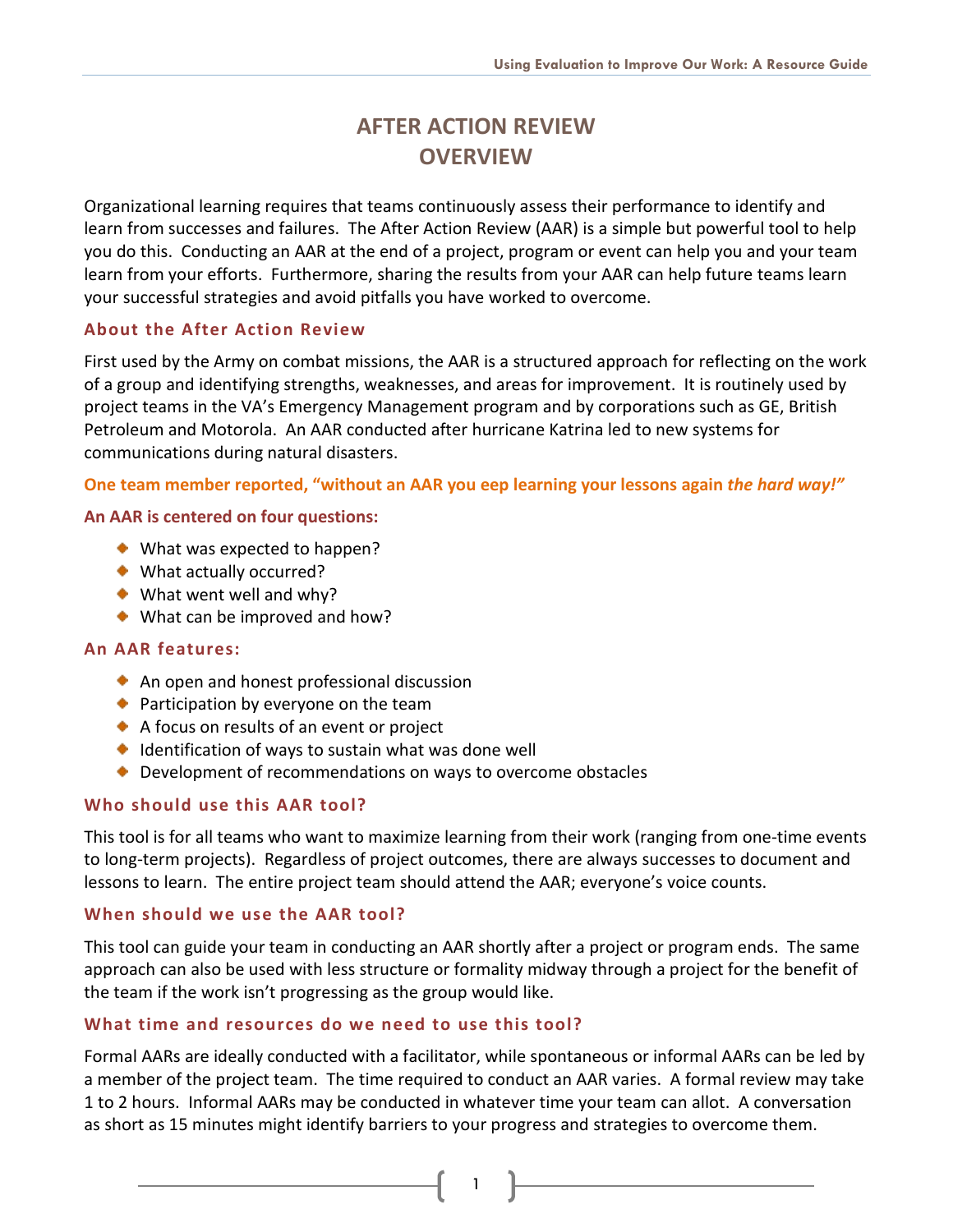# **USER'S GUIDE TO THE AFTER ACTION REVIEW**

Conducting an AAR can offer insights to project participants and provide guidance for future teams engaged in similar efforts. Using this approach to routinely review projects and programs will contribute to a culture of continuous organizational learning and improvement.

This guide will teach you how to conduct a formal After Action Review. An AAR features:

- $\bullet$  advanced planning,
- $\bullet$  a facilitator who, ideally, is not a member of the team, and
- a report that captures the lessons learned

The same framework and questions may be applied with less advanced planning and documentation as an *informal AAR.*

The facilitator or team member who will lead the AAR should read this guide carefully before scheduling the AAR session.

## **STEP 1. PLANNING AN AFTER ACTION REVIEW**

## **A. Logistics**

Once the team has decided to conduct an AAR, the facilitator (or responsible team member) should schedule the session, ideally, within 2 weeks of project completion.

## For best results:

- Conduct the team meeting in person, rather than by phone or teleconference
- ◆ Ensure participation by all team members
- If an outside facilitator is being used, he/she should meet with the team leader to become familiar with the work before conducting the session.

## **How much time should we plan for our AAR?**

The time you allot for your AAR will depend on a variety of factors, including the critical nature of the event or project and the resources available to your team (including the availability of team members). It is recommended that you set aside a time equal to 20 minutes per team member. If necessary, the review can be continued on a second meeting day.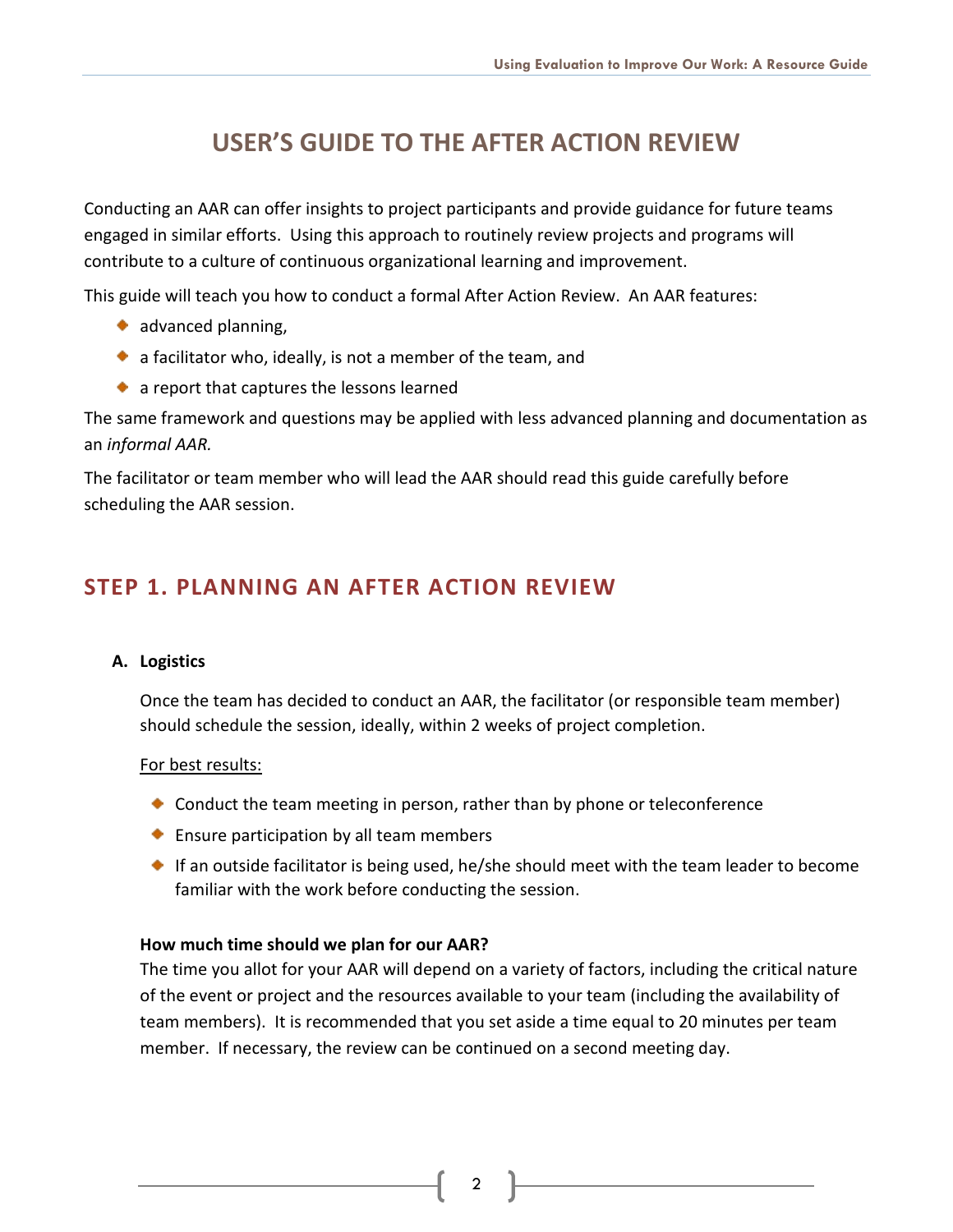## **Should we have an outside facilitator?**

Outside facilitators may be more effective. They are less likely to get caught up in the content of the conversation and can encourage all team members to participate in the conversation.

If there is not an external facilitator available, a team member can fill this role. When a team member serves as a facilitator, it is important to ensure that they participate in the discussion as **both** facilitator and team member. Self-facilitation is a little tricky but with proper attention, it can be done successfully.

## **Where can I find a facilitator?**

Ask someone from the Quality Management, Systems Redesign, or Patient Safety office in your facility or VISN. If your facility has a training department, one of their representatives can also fill this role.

## **Supplies**

Flip chart and markers [AAR Report Template](#page-9-0) (see below)

## Meeting roles

**Note taker:** Assign a team member to take notes on the flip charts. If the AAR is an hour or longer, consider having team members rotate this job so everyone can participate fully.

**Timekeeper:** Assign times to the sections of the AAR in advance and ask someone to play the role of time keeper *(this is important - it is easy for groups to get lost in conversation and not have time to cover all sections of the review)*

## **B. Organizing the AAR discussion**

There are several approaches that can be used to organize the AAR discussion. The facilitator should consider the options and choose an approach before the session.

## **By key events, themes or issues**

When there is a logical set of themes or events, it may be useful to organize an AAR discussion around them. For instance, to conduct an AAR for a learning collaborative, one might focus on themes, such as pre-work, the content of the learning sessions, the coaching, and reporting and measurement. A systems redesign team might use the VA-TAMMCS $^1$  $^1$  framework to organize the discussion. (Did we have the right team? Did we work well together? Was there a clear

<span id="page-4-0"></span><sup>1</sup> For more information, refer to the VHA Office of System Redesign's VHA Systems Improvement Framework Guidebook, posted at [https://srd.vssc.med.va.gov/Pages/default.aspx.](https://srd.vssc.med.va.gov/Pages/default.aspx)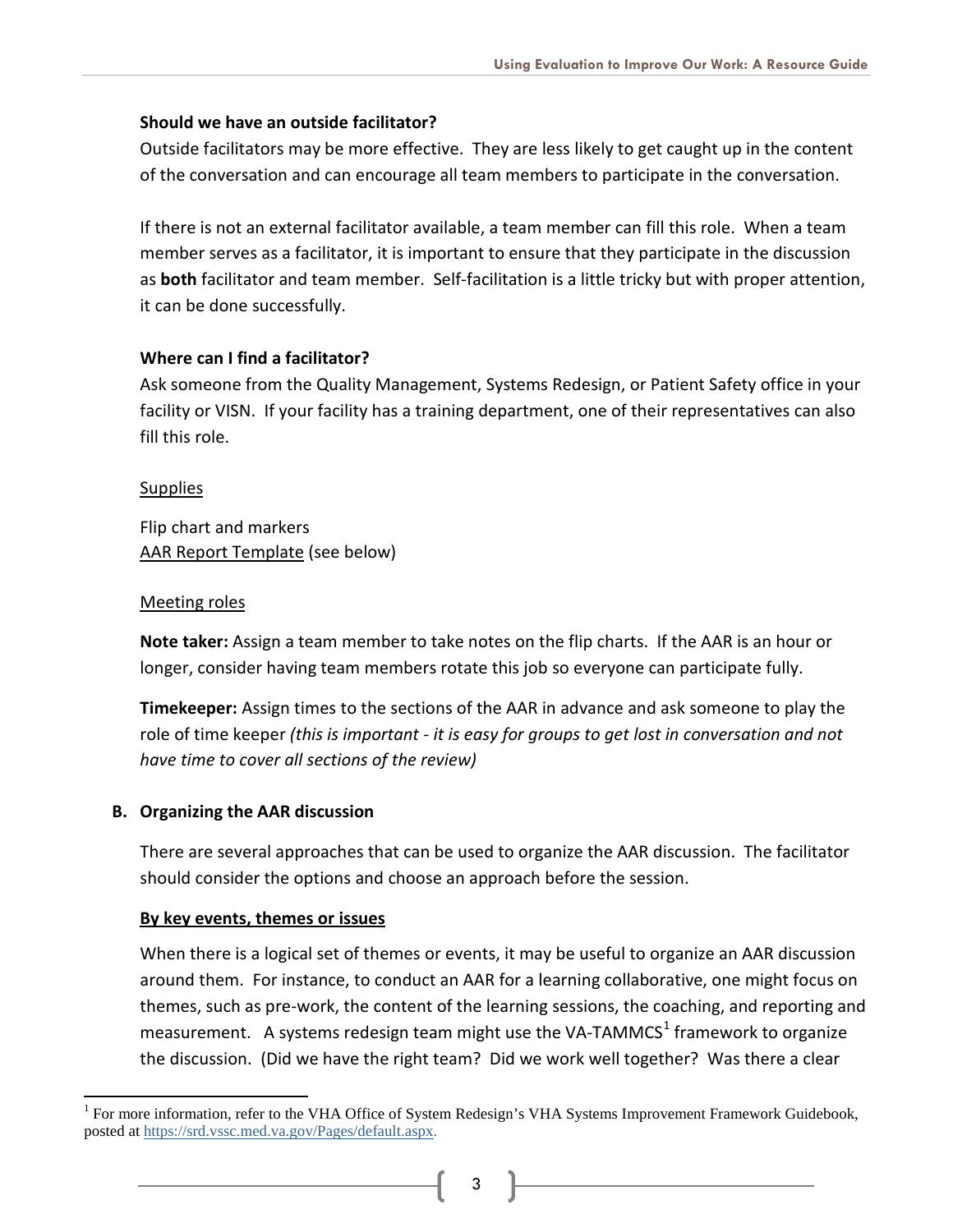and measurable aim that everyone understood and worked toward? Did we use data to understand our current processes?)

## **Chronological order of events**

When there is not a logical choice of themes or events, a chronological review can be easy to structure and understand. It follows the flow of the activity from start to finish. By covering actions in the order they took place, participants may more easily recall what happened.

#### **Other approaches**

Sometimes an AAR facilitator will employ a blended discussion technique that draws from elements of a chronological and thematic review. Other approaches a facilitator might integrate include:

- Drilling further into the process or resources behind an event or set of events
- Asking participants to identify unexpected results and discuss their impact
- Collecting data through complementary or more detailed review methods (evaluations, surveys, statistics, etc.)
- ◆ Simply asking, "What worked well and what didn't?"

## **STEP 2. CONDUCTING AN AFTER ACTION REVIEW**

## **A. Introducing and "setting up" the AAR**

The task of the facilitator (or AAR leader) is to guide the group through a review of the project, using a standard set of questions:

- ◆ What was expected to happen?
- ◆ What actually occurred?
- ◆ What went well and why?
- ◆ What can be improved and how?

Start by reminding the team of the purpose and context of this meeting:

- ◆ The goal is to guide and improve the work of future project teams.
- ◆ The AAR does not grade success or failure.
- ◆ There are always weaknesses to improve and strengths to sustain.
- ◆ Participants should share honest observations about what actually happened (objective data) without assigning blame or praise.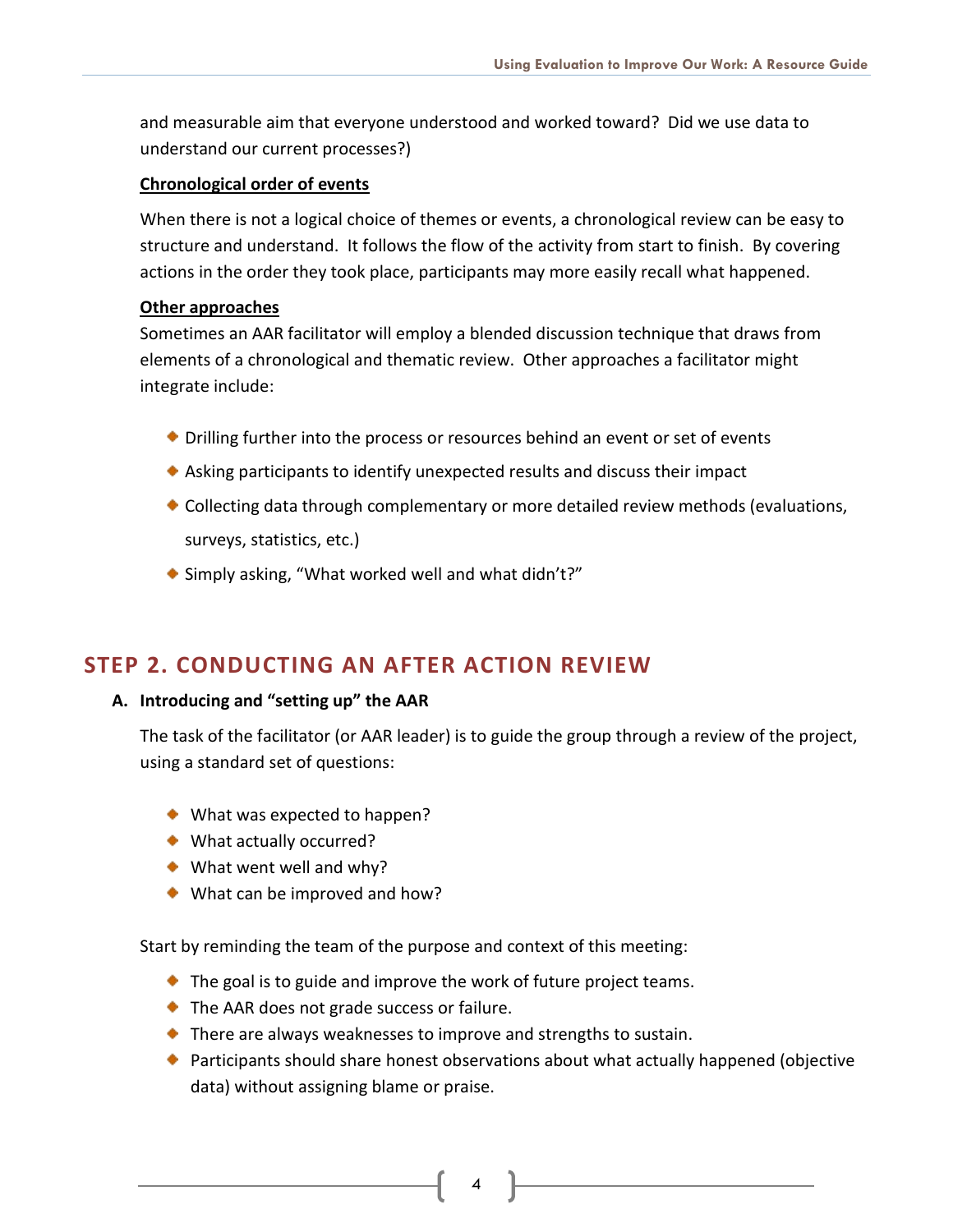- $\bullet$  No one has all of the information or answers. Everybody has something important to contribute.
- $\bullet$  Set an atmosphere of openness. If necessary, you can introduce ground rules or expectations for the session.

## **Sample ground rules for an AAR**

- Active participation: it is important for everyone to participate
- ◆ Everyone's views have equal value
- ◆ No blame
- ◆ There are no right or wrong answers
- $\bullet$  Be open to new ideas
- $\bullet$  Be creative in proposing solutions to barriers
- ◆ "Yes....and" rather than "either/or" thinking
- ◆ Consensus where possible, clarification where not
- Commitment to identifying opportunities for improvement and recommending possible improvement approaches
- $\bullet$  No record of the discussion will be distributed without the agreement of all participants
- ◆ Quotes will not be attributed to individuals without permission

## **B. Guiding the AAR Discussion**

This part of the meeting will be a conversation. There are two options: asking the probing questions and let the conversation develop; or, if the team is more subdued, identifying the issues first and then choose the ones to work on as a team.

## **Ask, "What was expected to happen?"**

Start by asking what the project team originally set out to do. Begin with the charter or other project planning documents. Encourage details. Some prompts that may be useful include:

- ◆ What was the purpose and objectives?
- ◆ Who was the audience?
- ◆ What was the initial timeline?
- ◆ Who was involved?
- ◆ What outcomes and outputs were intended?
- ◆ What products were to be produced?
- What facilitators and barriers were expected*?*

## **Ask, "What actually occurred?"**

It is important that participants focus on what transpired without determining what was good and what was bad. It is also important that full participation is encouraged so that all can add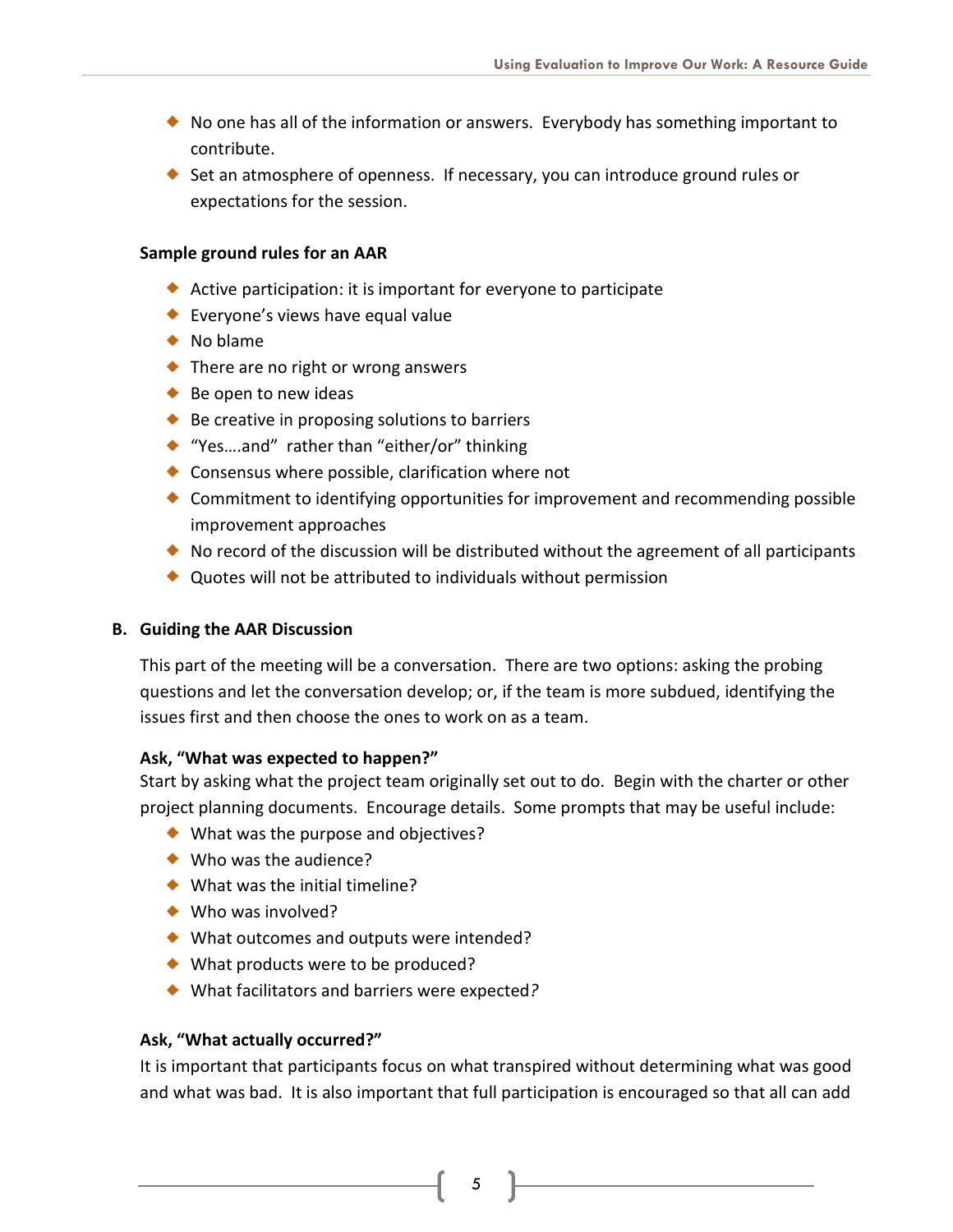their perspective of what happened. Resolve inconsistencies in the story and/or fill in gaps in the story.

## *Facilitator tips*

- *Give participants a couple of minutes to think about and perhaps write down their ideas before anyone speaks.*
- *To get maximum participation from the group, try going around the room to give everyone a chance to speak or asking quieter members for their ideas first.*
- *Ask participants to be specific in their statements and avoid generalizations.*
- *Summarize or repeat back to the group often*
- *Focus on the facts. Feelings need to be acknowledged, but future recommendations have to be based on agreed facts.*

## **Ask, "What went well and why?'**

Always start with the good points. Ask, "What were the successful steps taken towards achieving your objective?" or "What went really well in the project?" We should be seeking to build on best practice as much as we can, and identifying strategies to ensure that successful practices are built in to future work and repeated.

## *Facilitator tips*

- *During this segment, "bad" points as well as "good" will be raised. Try not to pass judgment - it will stifle participation. Let everyone be heard and move on to the next participant or topic.*
- *If time is short, a good approach is to ask people what they thought had the greatest impact on the success they achieved. If this has already been covered, ask them to choose the next most important factor.*

## **Ask, "What can be improved, and how?"**

Identify the stumbling blocks and pitfalls, so they can be avoided in the future. The following prompts may be useful:

- Given the information and knowledge we had at the time, what could we have done better?
- Given the information and knowledge we have now, what are we going to do differently in similar situations in the future to ensure success?
- What would your advice be to future project teams based on your experiences here?

## *Facilitator tips*

*When trying to identify the root cause for a problem or something that didn't go well, ask "why?" several times.*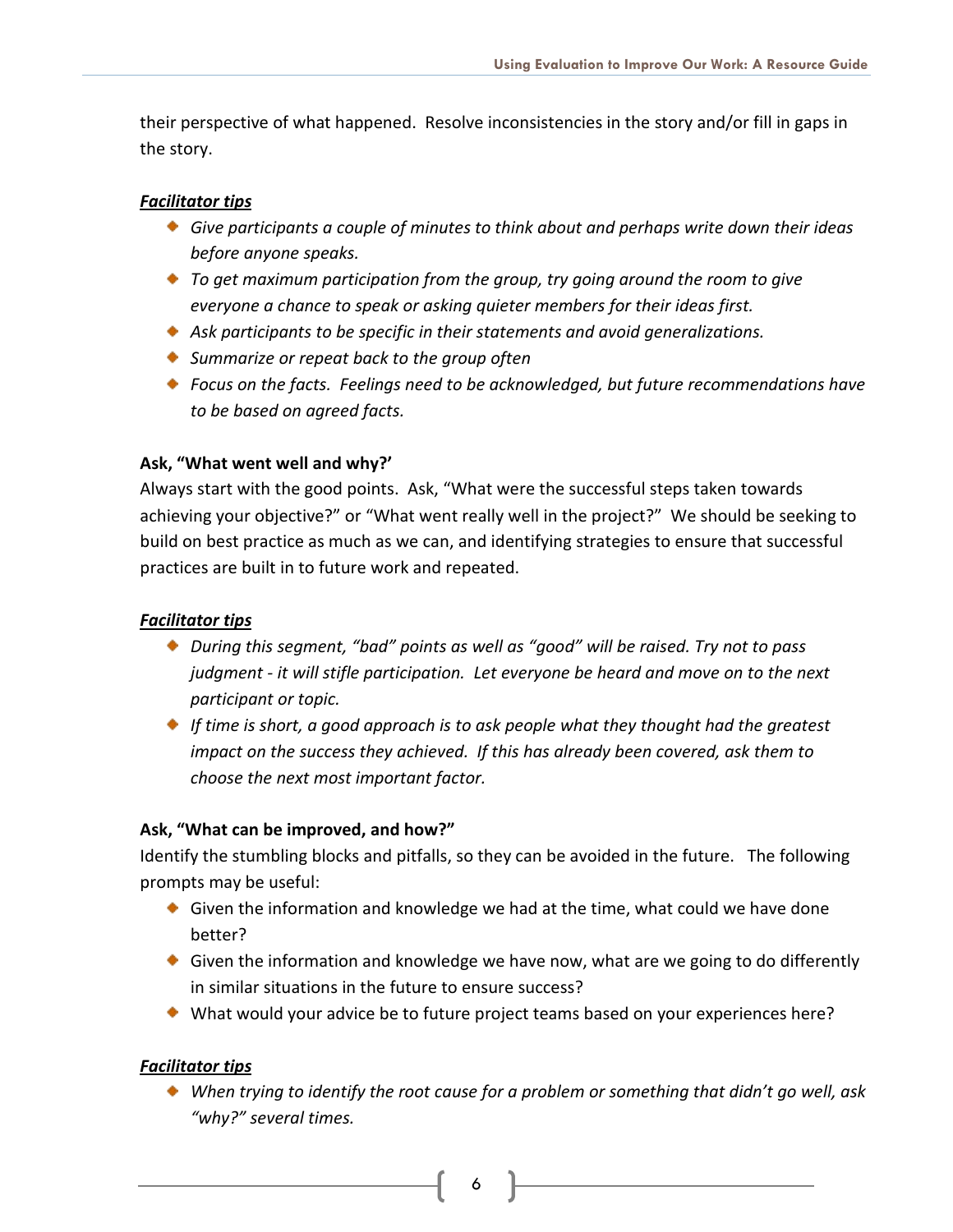- *It is important that discussions of stumbling blocks not become witch-hunts or fingerpointing exercises.*
- *It is okay to let people have their say, but you may have to keep pulling them back from the problems of the past to ask "so what would you do differently next time?"*

## **C. Closing the AAR Discussion**

To close the AAR session, summarize key points identified during the discussion. The session should end on a positive note, linking observations to recommendations for future improvements. Let the team know what the plans are for reporting and sharing the lessons learned during the AAR. (A draft report form is included in this module)

## **Assign roles for follow up**

The team leader and facilitator should discuss in advance the process for writing up the AAR report. Share this with the team, ask for volunteers if desired. Clarify for the team who will receive copies of the report.

## **STEP 3. SHARING THE AAR RESULTS**

The greatest benefit of an AAR comes from applying the lessons learned to future work and teams.

The AAR Report Template offers a convenient format for summarizing the findings of your AAR. Some steps a team leader or facilitator can take to increase the likelihood of having an impact on future work include:

- **Provide a clear summary of concrete and actionable recommendations that will improve the** process.
- $\bullet$  Identifying tasks and topics requiring leadership attention.
- $\bullet$  Share the AAR report with your project sponsor or other appropriate leader in your facility, VISN or national VHA offices.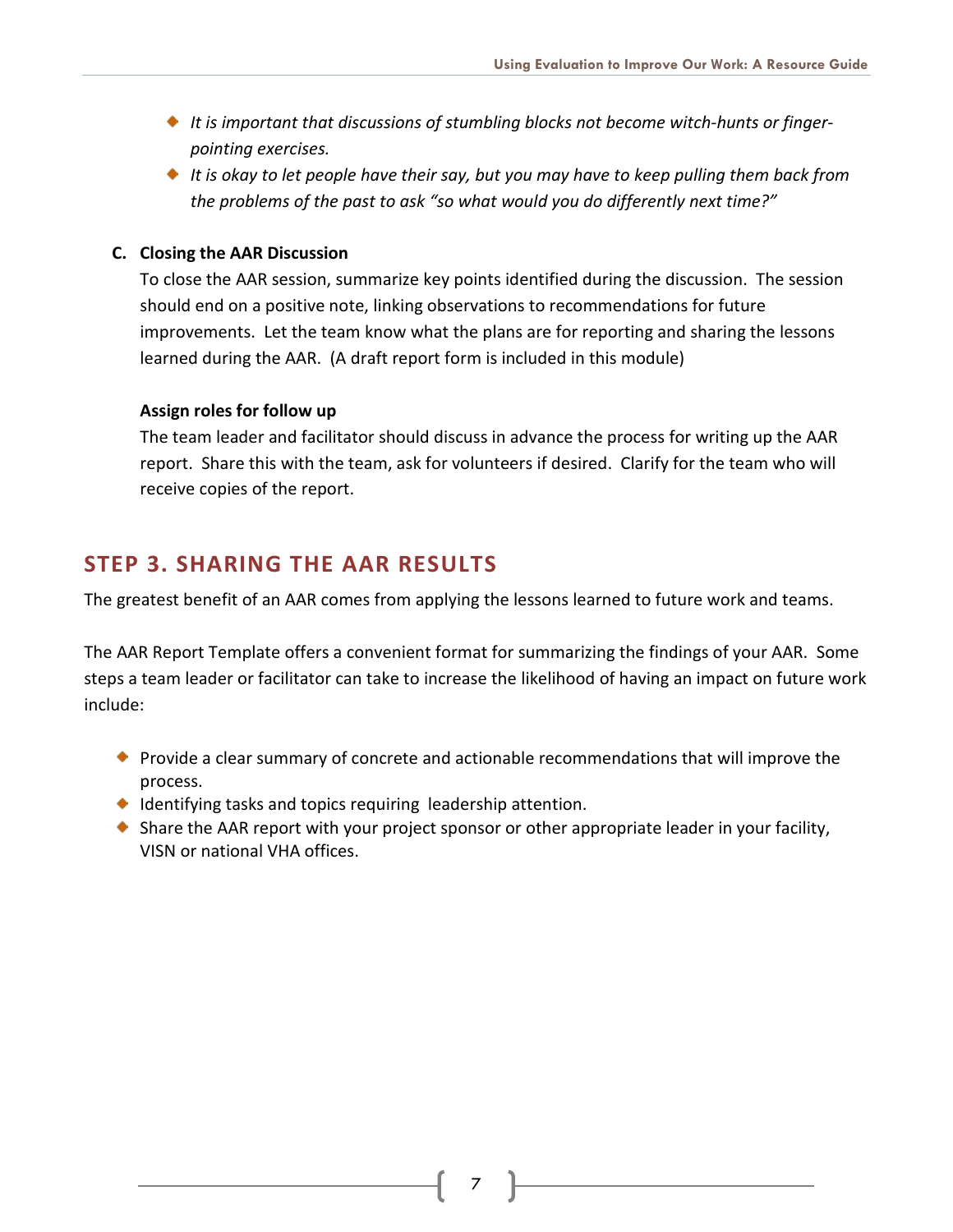# AFTER ACTION REVIEW REPORT TEMPLATE

## <span id="page-9-0"></span>**Background:**

- **1. Team/Project Name: \_\_\_\_\_\_\_\_\_\_\_\_\_\_\_\_\_\_\_\_\_\_\_\_\_\_\_\_\_\_\_\_\_\_\_\_\_\_\_\_\_\_\_\_\_\_\_\_\_**
- **2. Project/Event Reviewed:**

- **3. Date of Review: \_\_\_\_\_\_\_\_\_\_\_\_\_\_\_\_\_\_\_\_\_\_\_\_\_\_\_\_\_\_\_\_\_\_\_\_\_\_\_\_\_\_\_\_\_\_\_\_\_\_\_\_**
- **4. When review was completed:**
	- **During Project**
	- **After Project Completion**

#### **5. Participants**

| <b>NAME</b> | <b>JOB TITLE</b> | <b>ROLE IN TEAM</b> |
|-------------|------------------|---------------------|
|             |                  | <b>Facilitator</b>  |
|             |                  |                     |
|             |                  |                     |
|             |                  |                     |

## **6. Please provide a summary of your project or event**

<u> 1989 - Johann Barbara, martxa alemaniar a</u>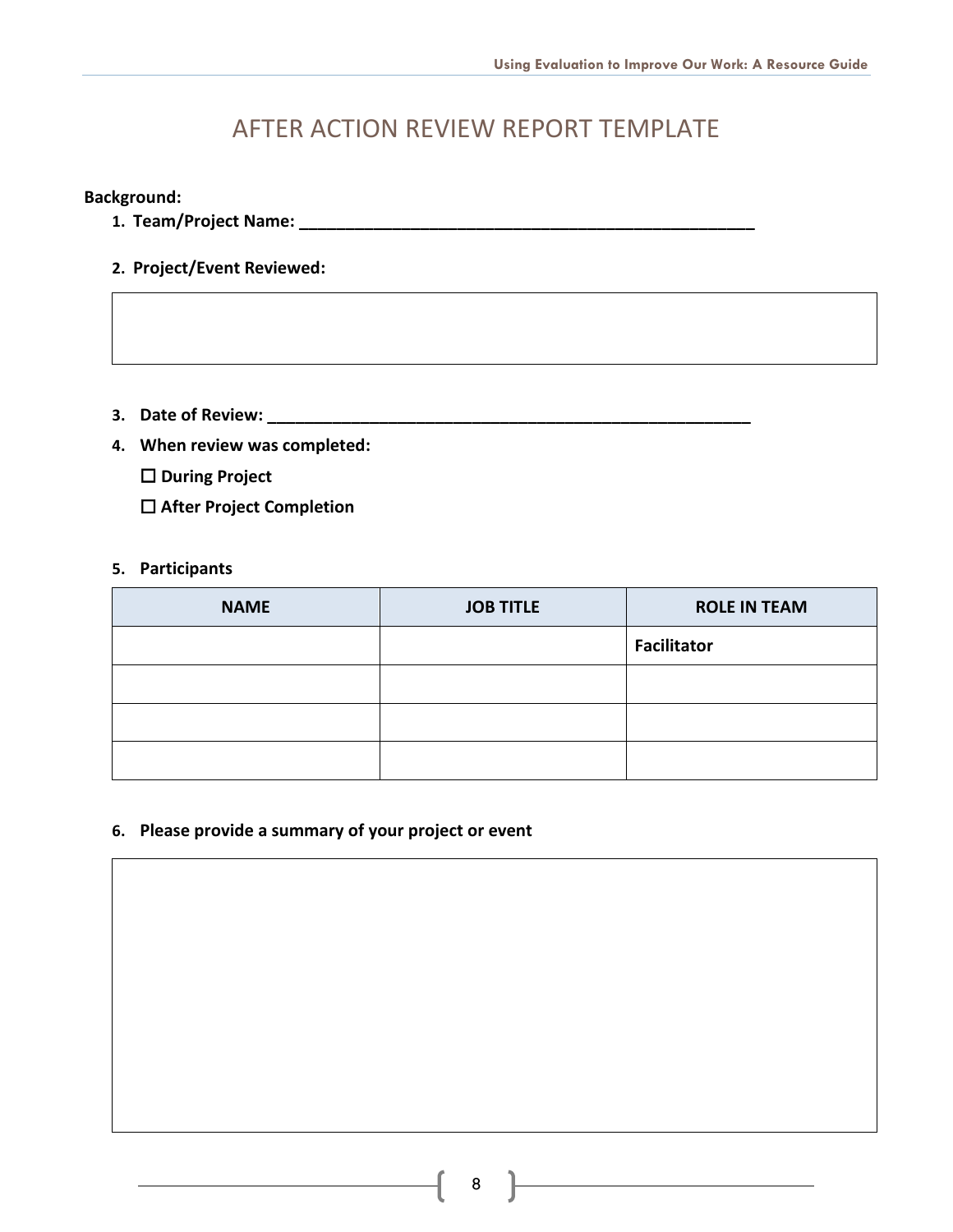## **7. What went well and why?**

| <b>Successes</b> | How to Ensure Success in the Future |
|------------------|-------------------------------------|
|                  |                                     |
|                  |                                     |
|                  |                                     |
|                  |                                     |
|                  |                                     |
|                  |                                     |
|                  |                                     |
|                  |                                     |

(What were the successful steps taken towards achieving your objective?)

## **8. What can be improved and how?**

(What could have been done better? What can we do differently in similar situations in the future to ensure success? What would be your advice to future project teams?)

| What can be improved | <b>Recommendations</b> |
|----------------------|------------------------|
|                      |                        |
|                      |                        |
|                      |                        |
|                      |                        |
|                      |                        |
|                      |                        |
|                      |                        |
|                      |                        |